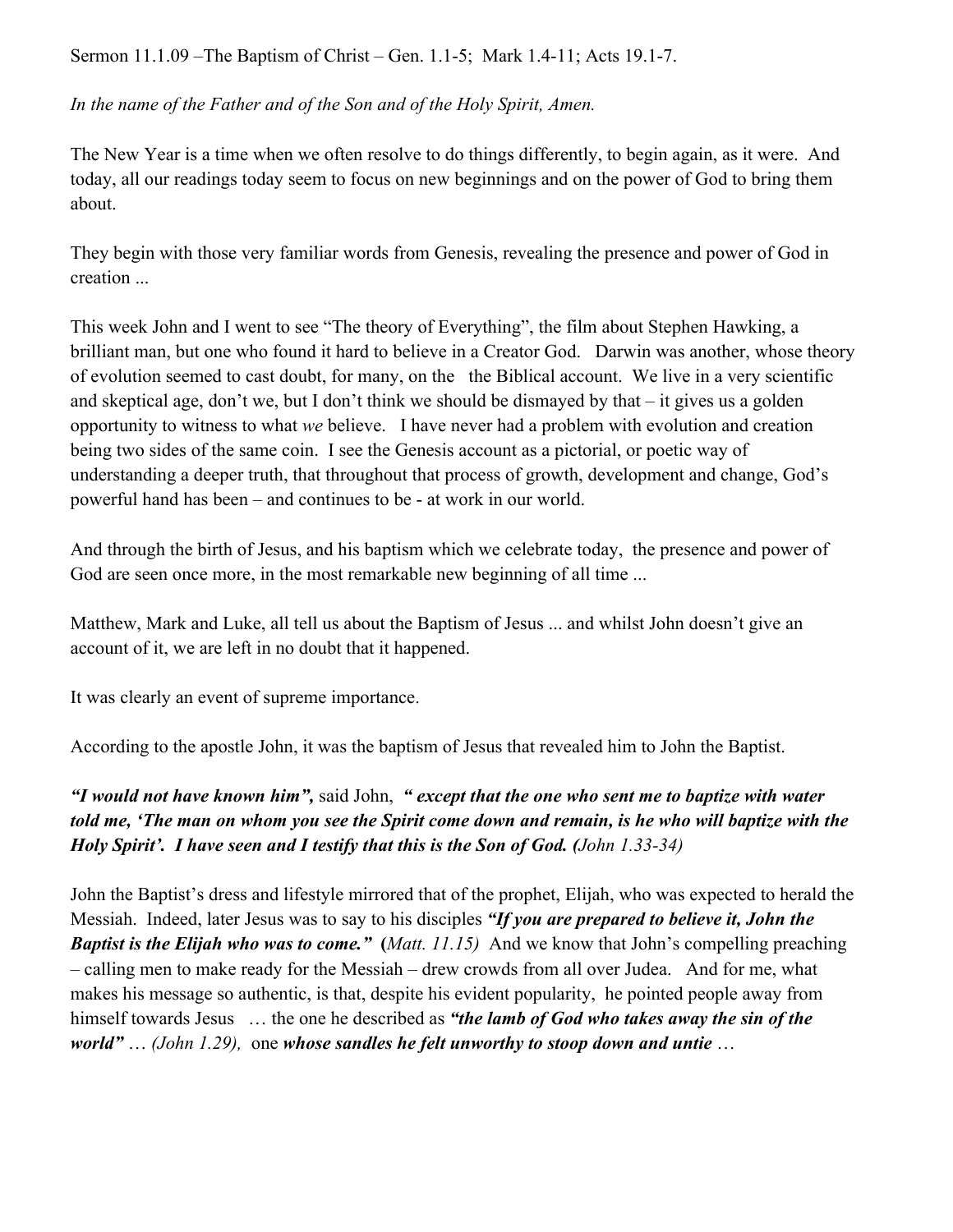His was what you might call a back to basics message, calling people to turn back to God, to repent, and as a sign of that change of heart and mind, to be baptized.

For a long time I didn't realise just how revolutionary this call to baptism was. Jewish life was steeped in ritual cleansing, but baptism was for gentile converts to Judaism. Not for them, the covenant people of God ... the children of Abraham. Yet, extraordinarily, we're told, people flocked to John from far and wide and were baptised by him in the River Jordan... the washing of their bodies being symbolic of a change of heart and mind ...

No wonder, the Pharisees and the Sadducees came out to see what was going on! According to Matthew, John called them *"a brood of vipers",* and challenged them *"to produce fruit in keeping with repentence". (Mathew 3.7-8)*

But if John's baptism was a baptism of repentence ... why did Jesus ... who was without sin ... need to be baptised?

Well, first of all, in accepting John's baptism, Jesus was *endorsing* his message, and identifying with those who came seeking salvation.

Secondly, it was a *turning point* in his life. Until then, he had been living in relative obscurity. Coming forward for baptism by John marked a *moment of decision ...*. perhaps a moment of recognition that he was called to ministry.

More than that, though, it was a step of *obedience*. It was not that Jesus had any need of repentence or forgiveness. It was an essential part of God's plan of salvation that he identify completely with the penitent people of God.

And no sooner had he taken that step of obedience, than he received the presence and power of the Holy Spirit ... and he heard God's loving affirmation "You are my beloved son, with you I am well pleased"

These words have enormous significance – coming from two scriptures every Jew would have known …

The first, from Psalm 2, is a description of the promised Messianic king ...

The second, the suffering servant from Isaiah, indicating the path of suffering he would be called to take.

It was from this moment that his public ministry … and the attendant challenges … began.

We are sometimes inclined to think, aren't we, that Jesus is somehow above ordinary human experience. But the fact that, immediately after his baptism, he grappled with temptations in the wilderness ... is proof, if we needed it, of the humanity of Jesus.